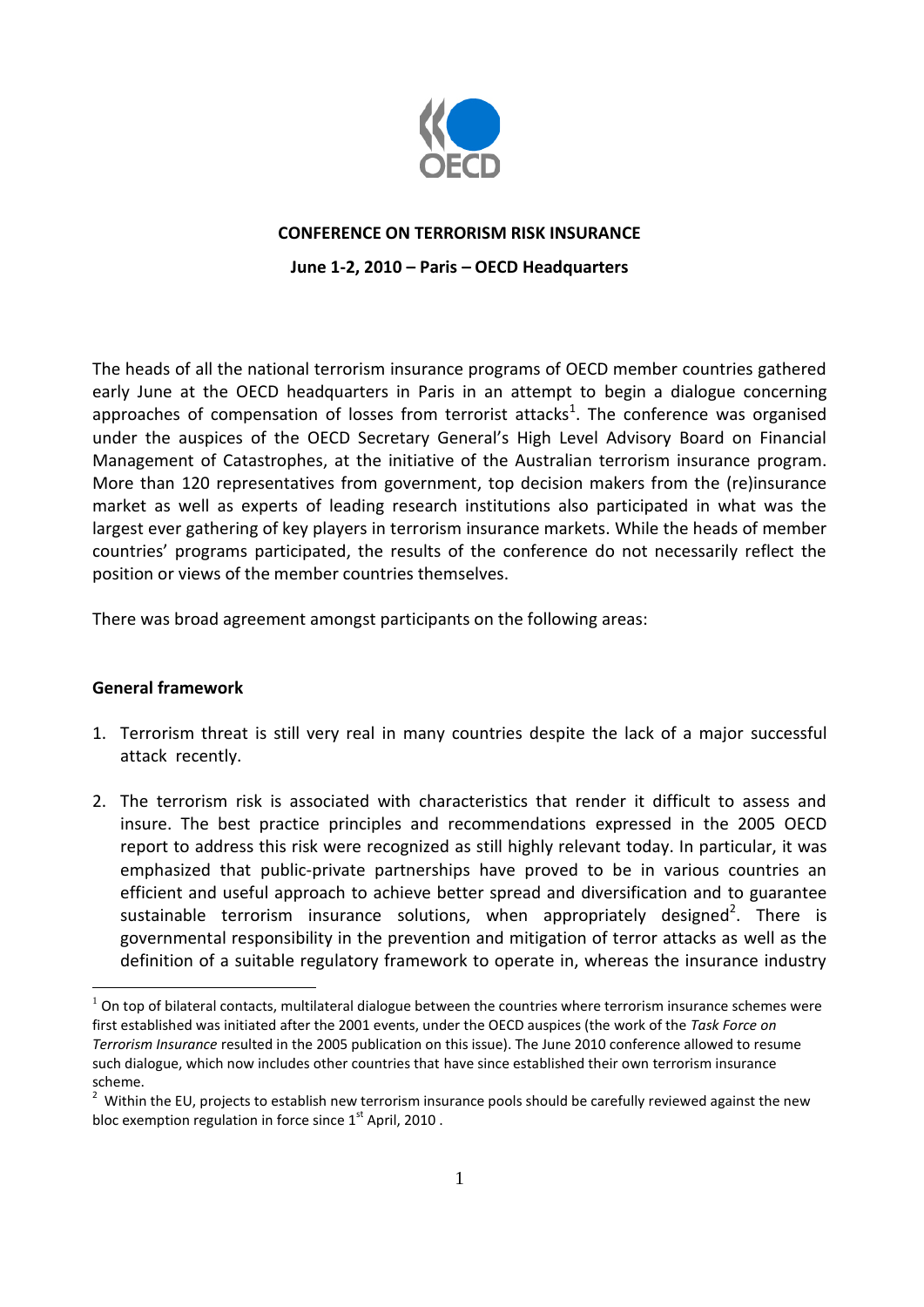manages risk transfer and financial impact of such attacks. In various countries, it may be reasonable to expect insurers to manage such risk up to certain limits beyond which governments may need to play a role of (re)insurer of last resort.

3. When comparing state run pools to privately managed pools, proper consideration of the effect of tax exemptions may be important.

## **Improving existing solutions**

While there is a great variety of permanent and temporary solutions amongst existing terrorism programs, most of them are based on above principles. 9 out of the 31 OECD countries (Australia, Belgium, Denmark, France, Germany, Netherlands, Spain, the U.S. and the U.K.) have now set up public-private partnerships, either permanent or temporary, most often with a layered structure approach in which various stakeholders can intervene under pre-determined thresholds and where the government acts as the (re)insurer of last resort. Government reinsurance programs would typically be provided for ex ante premiums, except in the US where the federal reinsurance is based on ex post recoupment fees. Belgium and Denmark have established such a public-private mechanism recently – in 2008 and mid 2010 respectively. Some of the specific features of national schemes (e.g. the extent of coverage, the level of government intervention, the voluntary or mandatory nature of the scheme, the pricing mechanism, etc.) reflect various approaches, but also, in certain countries, the political and other circumstances at the time the program was established. Individual countries may therefore consider re-assessing their current set-up and check whether potential alterations to their schemes such as those that could make them more effective in risk spreading between the private and public component, or more comprehensive. Several issues were discussed in this respect:

- 1. Consideration could be given to introducing compulsory terrorism coverage where today cover is voluntary - so that anti-selection could be avoided and the size of the risk-sharing community could be maximised. Consideration could be given to whether this would help improve stability, resilience and affordability of these schemes and also ensure a more complete financial coverage in case of an event with caution given to possible negative implications from such an approach.
- 2. The absolute amount of cover provided by the public/private partnership may be set at a level that can absorb a reasonable worst case event. Some programs provide very limited cover only, while there would probably be sufficient risk appetite and available capacity by the market for larger protections.

Terrorism attacks can affect many lines of business. An expansion of the scope of cover to all relevant lines of business could therefore be considered, as various programs heavily focus on property exposures only. In case of nuclear, biological, chemical or radiological attacks, many claims will be expected to come from workers compensation and life and health, on top of (contingent) business interruption, decontamination costs, etc.